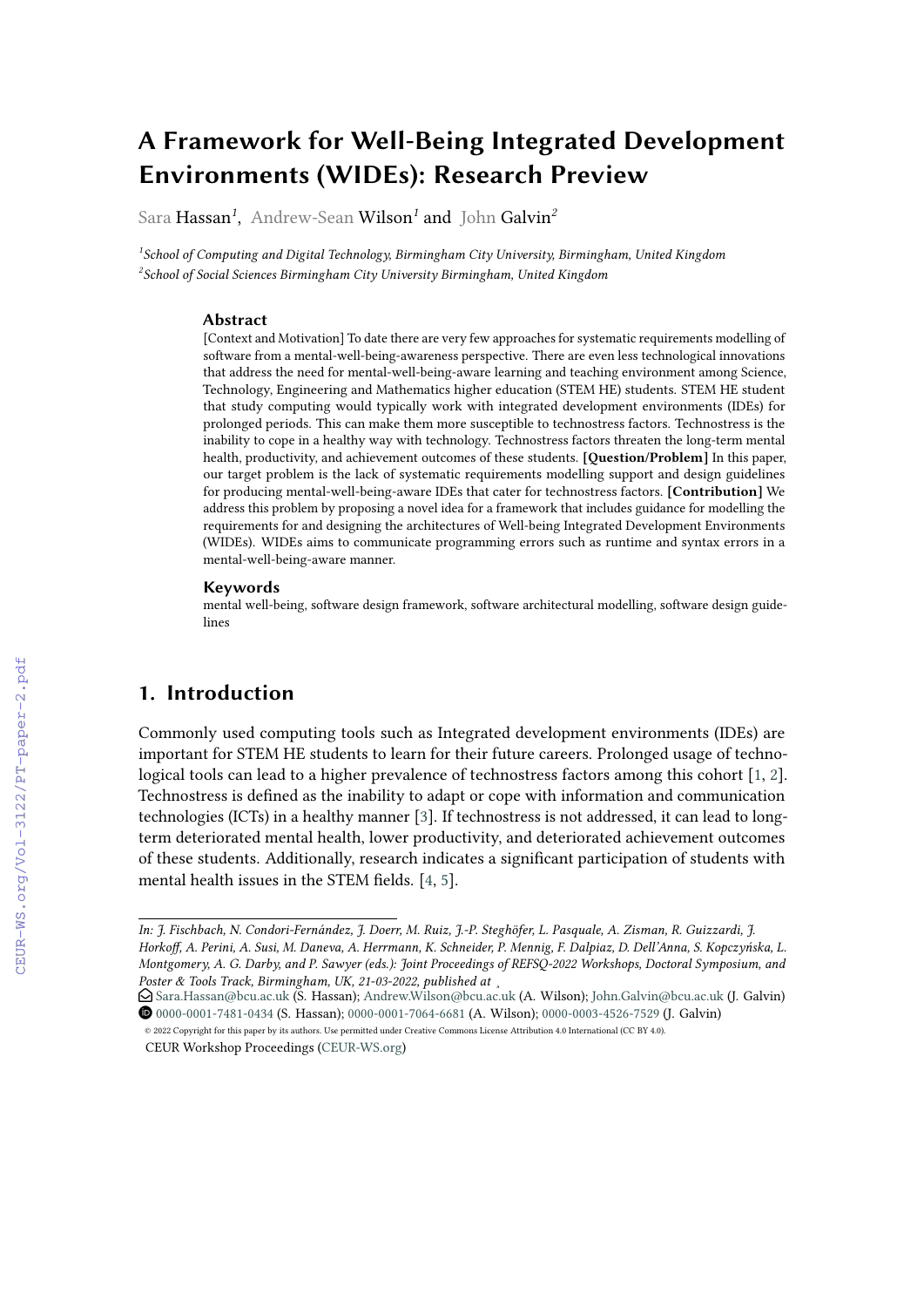To our knowledge, there are currently very few technological innovations that address the need for mental-well-being-aware learning and teaching environment for STEM HE students. Nevertheless, considering technostress factors when designing learning/teaching software is integral to creating a mental-well-being-aware learning experience for STEM HE students. This has motivated us to address the following target problem: *the lack of systematic requirements modelling and design guidelines for producing an IDE that communicates guidance, runtime errors, and syntax errors in a mental-well-being-aware manner to computing HE students.* To pave the way to addressing this problem, we propose an idea to develop for a framework that aids in designing Well-being Integrated Development Environments (WIDEs) which aim to address technostress factors systematically when designing IDEs used by STEM HE students. Our work aims to expand the communities of requirement modelling and software engineering with a new track that treats mental-well-being as a quality of service dimension to be systematically optimised for during requirements and software engineering. For this paper, we consider a mental-well-being-aware IDE as one which does not impose a high level of technostress in its users.

The paper is organised as follows: Section [2](#page-1-0) motivates our work by highlighting the significance of mental health and stress issues among STEM students. Section [3](#page-2-0) will give a short motivating scenario to set the context which the WIDEs framework will target. Section [4](#page-2-1) will present the proposed components of the WIDEs framework, their roles, and steps envisioned for producing these components. In Sections [5](#page-4-0) and [6](#page-5-0) we conclude the paper by a discussion of the challenges for producing the WIDEs framework and how they can be addressed.

#### <span id="page-1-0"></span>**2. Motivation: Stress and Mental Health Issues in STEM**

The literature on stress related to ICTs tends to focus on the phenomenon of technostress. The negative consequences of technostress include increased anxious and depressive symptomatology, decreased motivation, and intention to quit [\[1\]](#page-5-1), [\[2\]](#page-5-2). For instance, Chirikov et al. [\[1\]](#page-5-1) recently reported that over 1 in 3 STEM students are suffering from clinical levels of anxiety and depression which impacted their work.

Hands-on programming practice is an integral part of STEM degrees. IDEs are the main tools that students use in this practice. Repeated exposure to IDE related technostress in computing students can therefore threaten longer-term mental health, productivity, and achievement outcomes, justifying the need for systematic design guidelines for producing well-being-aware IDEs. Several technology-related factors (summarised in Table. [1\)](#page-2-2) have been identified as determinants of technostress [\[6\]](#page-5-3) and are important considerations for human interaction with IDEs. Although previous studies have established the importance of technostress [\[1,](#page-5-1) [2,](#page-5-2) [6,](#page-5-3) [7\]](#page-6-0) it is not clear which characteristics of the technology create stress. The boundaries and relationship between technology characteristics and stress is ambiguous. What is stressful for one person is not necessarily stressful for another, with individual differences variables such as personality characteristics, coping styles, self-esteem, self-efficacy, accounting for a high proportion of variance in well-being [\[8\]](#page-6-1). Situational factors such as computer system performance, restricted access to technology, or blurred boundaries between work and home life can also exacerbate technostress [\[1,](#page-5-1) [6\]](#page-5-3). It is necessary therefore that the WIDEs framework is flexible and considers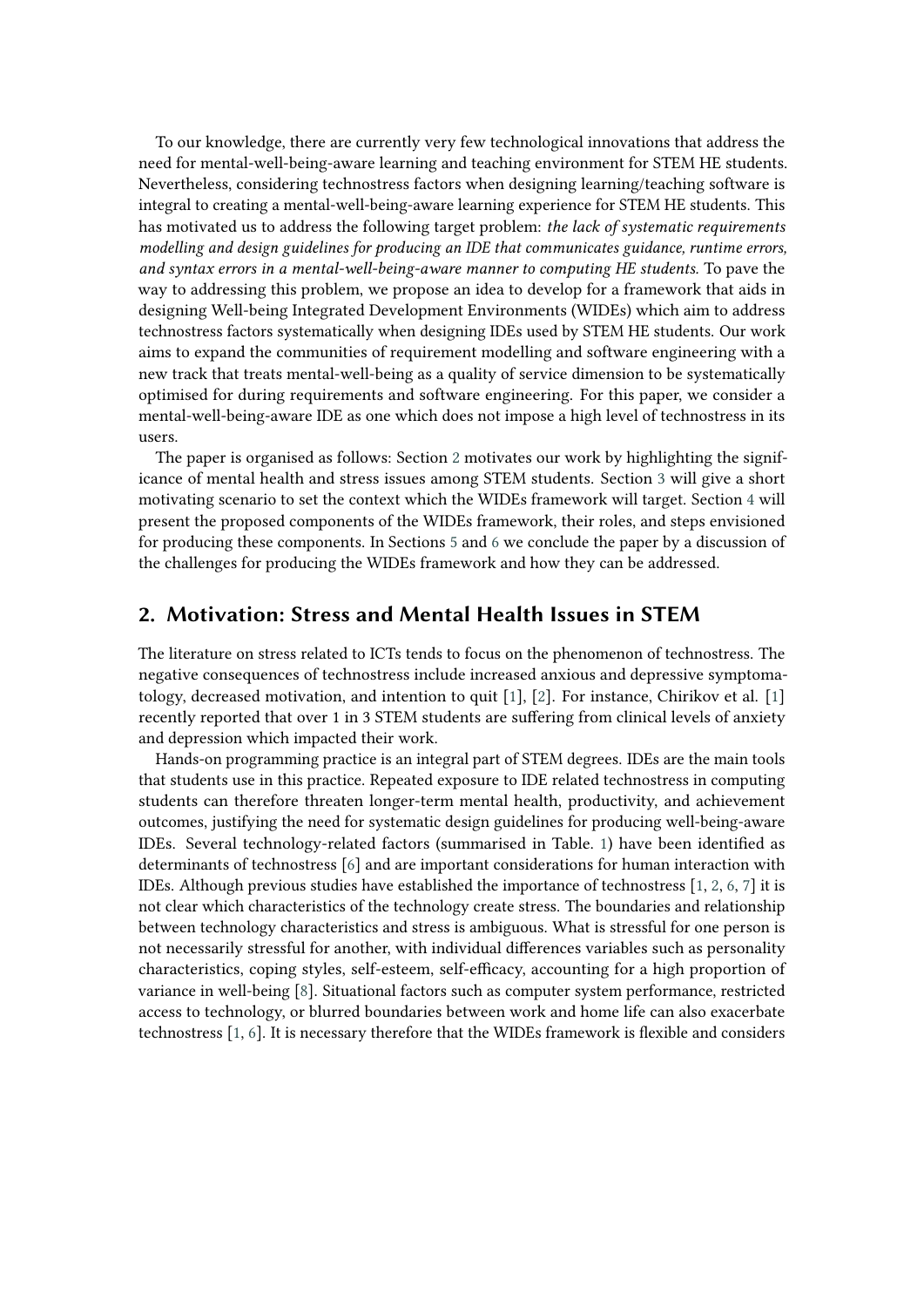<span id="page-2-2"></span>**Table 1** Definitions of technostress factors

| Technostress factor | Definition                                                      |
|---------------------|-----------------------------------------------------------------|
| Techno-overload     | When the technology usage results in high workload, resulting   |
|                     | in the user feeling forced to work faster and longer.           |
| Techno-complexity   | Whether the user feels competent enough to use a technologi-    |
|                     | cal tool and achieve the desired results.                       |
| Techno-reliability  | The perception of the consistency or dependability of the tool. |
| Pace of change      | An individual's perception of frequent tool-related changes     |
|                     | and upgrades.                                                   |

how IDEs can be tailored to individual circumstances.

### <span id="page-2-0"></span>**3. Motivating Scenario**

Consider a scenario where a first-year undergraduate STEM student is studying online due to COVID, personal, or work-related circumstances. These hours are all spent in a seated position in front of a laptop screen where the laptop is used both for personal and educational purposes.

On any given weekday, about an hour is initially spent reading a programming task on the screen which was asynchronously provided by the teacher. The task instructions include stepby-step instructions and screenshots of the outputs and inputs of each task. The screenshots are in a different version of software from the one the student is using. The student therefore spends about 2 hours researching how to install and set up an IDE that is compatible with their laptop and how to translate the instructions from the given task to the IDE version at hand. This initial task already exposes the student to techno-overload.

The following 2-3 hours are then spent to complete the given programming task after setting up the required IDE. The written code now includes errors. The error is explained using technical logs unreadable to the student. This common situation now leads to techno-complexity. Finally, the student resorts to trial and error making insignificant changes every time in hope for the program to produce the required output; eventually the output is as required. The student however does not understand why. This now leads to techno-reliability issues since the IDE was not consistent as far as the student is concerned. The above common narrative can happen fully or partially on any given day for a STEM student or in fact for any student.

It is scenarios such as the above that motivate us to propose WIDEs in order to aid in reducing some of the technostress factors that STEM HE students can experience when using "traditional" IDEs.

### <span id="page-2-1"></span>**4. WIDEs Framework Outline**

In this section we outline the proposed components of the WIDEs framework. The framework would comprise a requirements modelling language and design guidelines for tailoring the design of an existing or new IDE to be mental-well-being-aware. Both components of the framework are intended to be used iteratively together. Fig. [1](#page-3-0) summarises the intended usage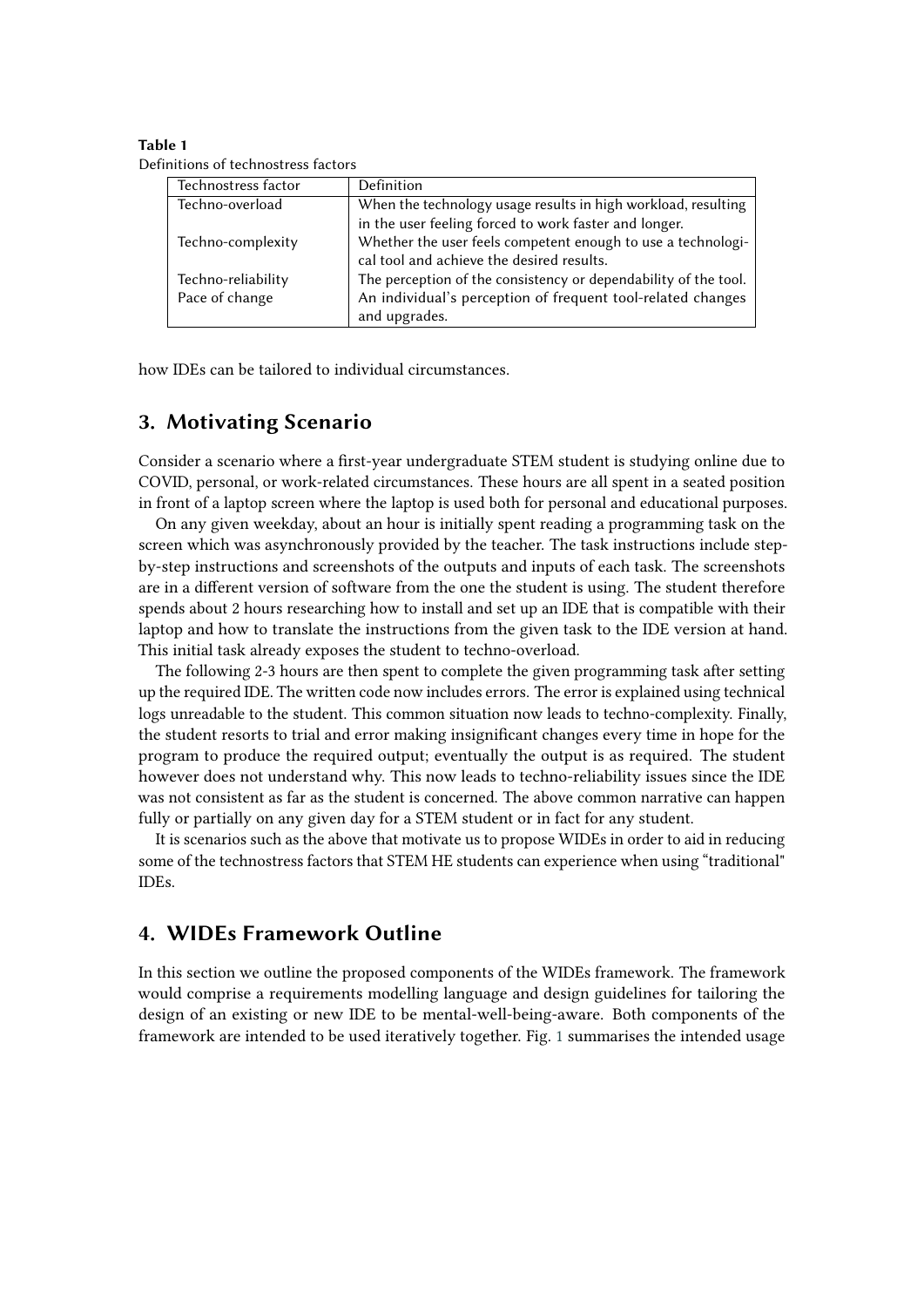<span id="page-3-0"></span>

**Figure 1:** Overview of the WIDEs framework usage: the green box indicates input to the WIDEs framework; the blue boxes indicate components of the WIDEs framework; the yellow boxes indicate activities to be done by software engineers using the WIDEs framework; the white box indicates an activity to be done automatically within the WIDEs framework

of the WIDEs framework. Software engineers can create iterations of the model before they embark on improving an IDE design. They can then choose to adopt some of the designs from a proposed set of design guidelines. Upon adopting them, the modelling language can then be used again to create updated versions of the IDE requirements model. Background research, focus groups and surveys are required to refine the proposed features for each of the components proposed below.

#### **4.1. A Novel Mental-well-being-aware Software Requirement Modelling Support**

The role of this modelling support would be to capture mental- well-being as a priority of the non-functional requirements engineering exercise. A model of an existing IDE's requirements can be created using this modelling language. This model will be the basis of enhancing the design using guidelines from the next component of the framework described below. The modelling support would include constructs to capture:

- Complexity of data displayed to the IDE user.
- Mental-well-being impact of each IDE component.
- Mental-well-being impact of each user-IDE interaction.

Existing interventions and guidance for incorporating mental-well-being into software design either focus on changing the user's behaviour and/or on changing the layout of a software without eliciting the requirements systematically [\[9,](#page-6-2) [10,](#page-6-3) [11\]](#page-6-4). Producing such modelling support requires the following activities:

- 1. Examining state-of-art requirements modelling languages and leveraging them with the above constructs. The state-of-the-art modelling languages include but are not limited to: goal-oriented, feature-oriented, aspect-oriented, object-oriented.
- 2. Developing a graphical and/or textual notation to enable efficient use of the modelling language by software engineers.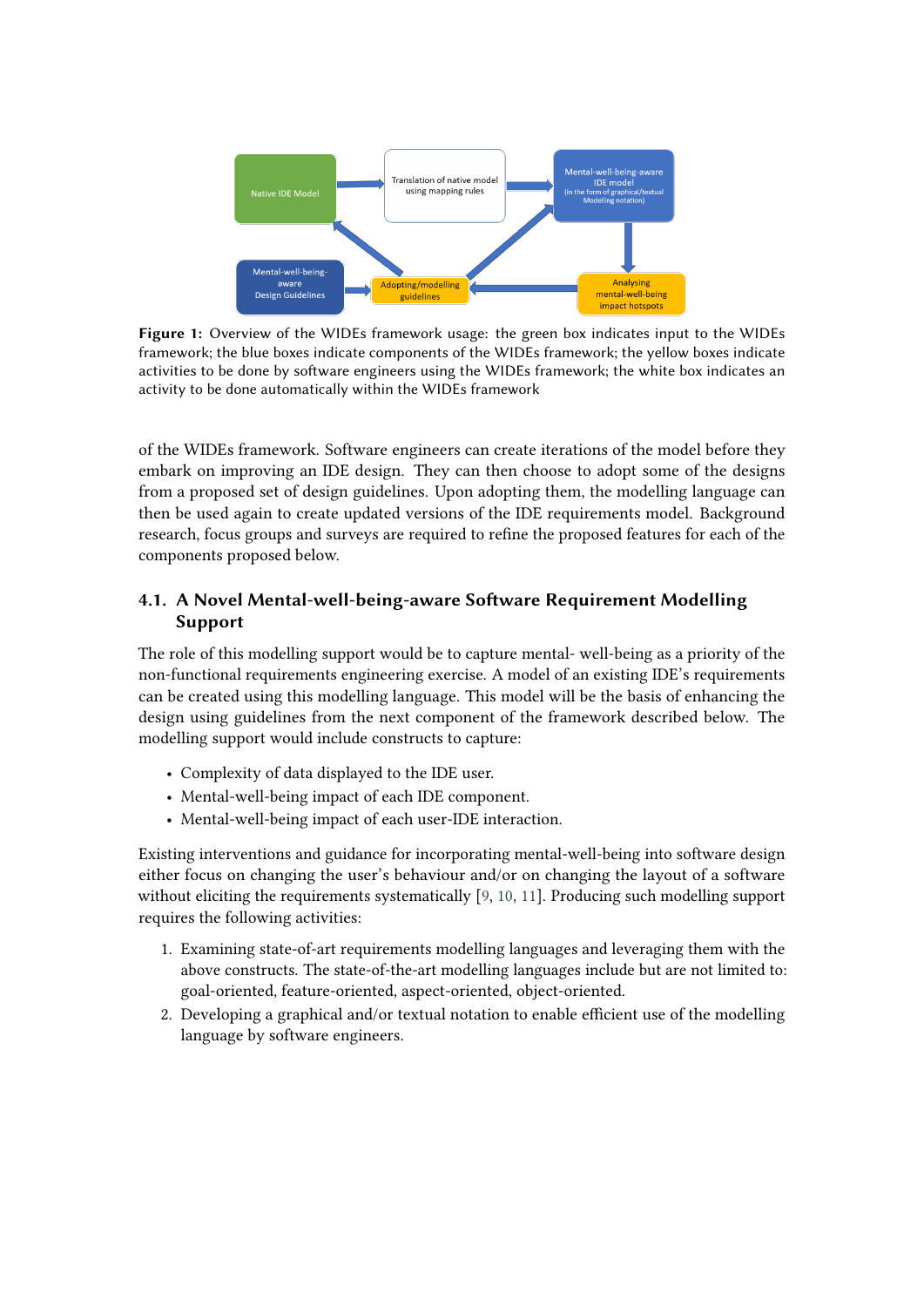- 3. Developing a set of mapping rules to facilitate translating requirement models from other modelling languages to our modelling language.
- 4. Evaluating our language for expressiveness, our notation for flexibility, and our mapping rules for comprehensiveness among other criteria.

#### **4.2. Novel Mental-well-being-aware Architectural Design Guidelines**

The role of this set of guidelines would be to aid software engineers in improving the overall mental-well-being-awareness of existing or prospective IDEs, thereby transforming their IDE to a WIDE. The guidelines would be categorised according their focus: data complexity, component design and/or user-IDE interaction.

The choice of adopting guidelines introduced in this component would be up to the software engineer designing the IDE. At a high level, software engineers would use the modelling support to identify "hot-spots" in the IDE design which have a particularly negative technostress impact. Guidelines can then be used to refine the requirements in this hot-spots.

Producing this set of guidelines requires the following:

- 1. Examining current classical software design practices and analysing whether they can be tailored into more mental-well-being-aware guidelines. The tailored version of the practice should be described using the aforementioned modelling notation. In this way, the link between both contributions will become apparent allowing both the modelling language and the design guidelines to fit under a packaged WIDEs framework.
- 2. Qualitatively evaluating the tailored guidelines for their flexibility and coverage among other criteria. Software engineers can be included at this stage of the evaluation. Surveys and/or focus groups with software engineers can be conducted to assess the practicality and understandability of both the modelling language and the design guidelines.

# <span id="page-4-0"></span>**5. Discussion and Road map**

In this section we summarise the WIDEs framework implementation challenges and potential solutions for them. In particular:

- Identifying evaluation metrics to quantify mental-well-being impact
- Setting a representative evaluation case study
- Identifying and recruiting a representative and inclusive sample of STEM students to act as sample end users.

To address the challenges above we propose the following steps for a controlled experiment evaluation of the WIDEs framework:

1. Identifying relevant IDEs for comparative assessment. A combination of mixed-methods (qualitative and quantitative), subjective data collection, and objective biometric measurements will be used to profile the user experience, satisfaction and cognitive interaction with the IDEs using an initial testing cohort of users.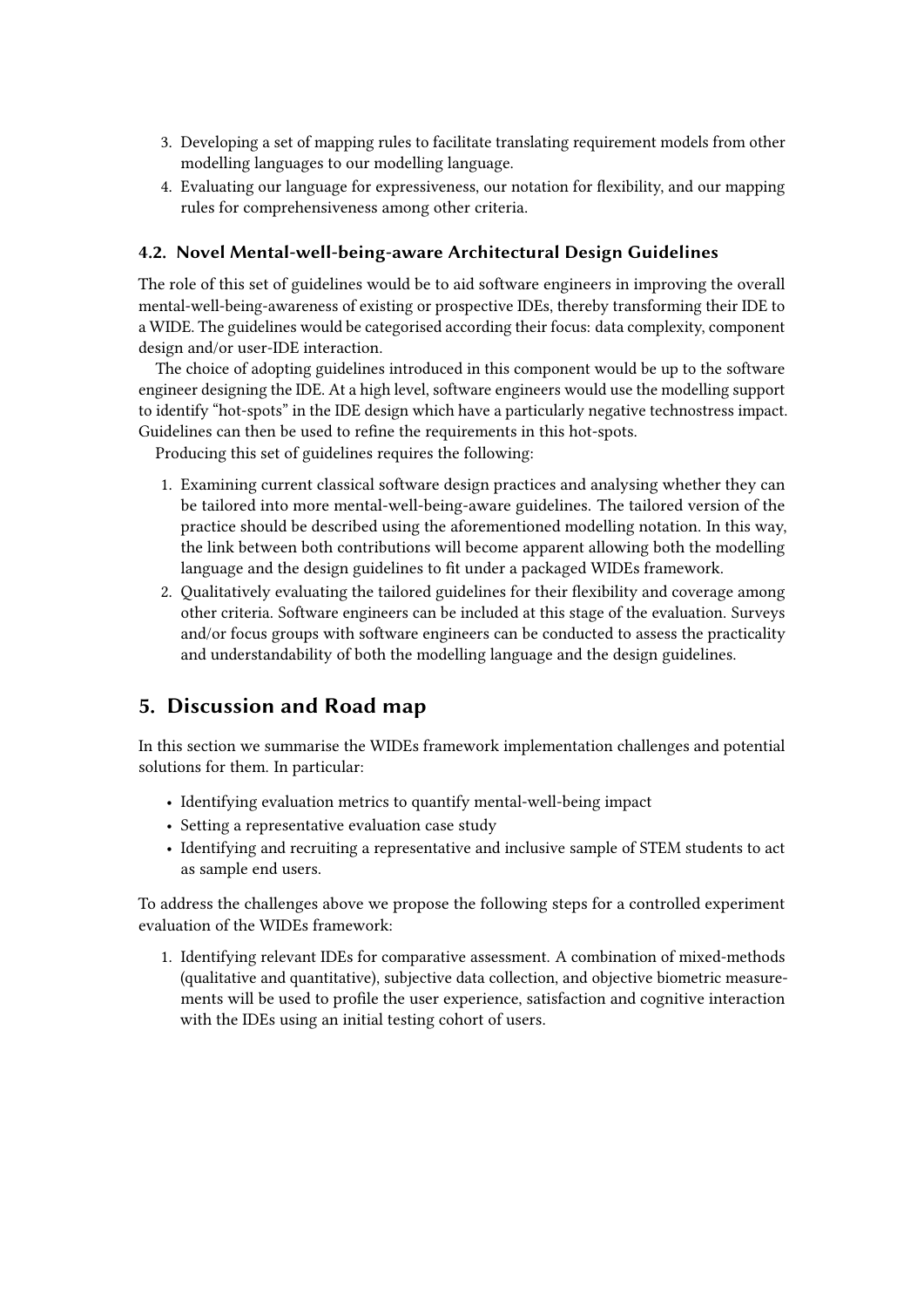- 2. Using the above as a basis for creating a heuristic of key issues that would have to be addressed in a mental-well-being-aware IDE and thereafter producing the initial WIDEs framework.
- 3. Creating controlled version(s) of the IDE where the WIDEs framework is not used and a mental-well-being-aware IDE version of the IDE where the WIDEs framework is applied.
- 4. Using an iterative software development lifecycle, the WIDE heuristics will be systematically addressed until a final mental-well-being-aware IDE is produced.
- 5. Profiling the interaction of the initial testing cohort and/or a subset of them with the mental-well-being-aware IDE produced.
- 6. Evaluating the produced IDE in two ways. Firstly, mixed methods and biometric approaches outlined in point 1 will be used with the initial testing cohort of IDE users. Secondly, evaluation will also be conducted with a fresh cohort of "tissue testers" who have not previously experienced the IDE or the mental-well-being-aware IDE produced. The aim of this evaluation is to study the mental-well-being impact of WIDE compared to IDE usage.

### <span id="page-5-0"></span>**6. Conclusion**

In this paper we present our vision for a framework that aids in designing Well-being Integrated Development Environments (WIDEs). We present an outline for WIDEs' components, shed the light on implementation challenges and possible solutions for them. Once these challenges are addressed, we intend to investigate the suitability of our framework for software products beyond IDEs and eventually beyond teaching and learning environments.

## **References**

- <span id="page-5-1"></span>[1] J. Galvin, M. Evans, K. Nelson, G. Richards, E. Mavritsaki, T. Giovazolias, K. Koutra, B. Mellor, M. C. Zurlo, A. Smith, F. Vallone, Technostress, coping, and anxious and depressive symptomatology in university students during the COVID-19 pandemic, Europe's Journal of Psychology (2021). doi:[10.5964/ejop.4725](http://dx.doi.org/10.5964/ejop.4725).
- <span id="page-5-2"></span>[2] P. Upadhyaya, et al., Impact of technostress on academic productivity of university students, Education and Information Technologies 26 (2021) 1647–1664.
- [3] C. Brod, Technostress: The Human Cost Of The Computer Revolution, Basic Books, 1984. Google-Books-ID: CtMmAAAAMAAJ.
- [4] S. Baron-Cohen, S. Wheelwright, C. Stott, P. Bolton, I. Goodyer, Is there a link between engineering and autism?, Autism 1 (1997) 101–109. URL: [https://doi.org/10.1177/1362361397011010.](https://doi.org/10.1177/1362361397011010) doi:[10.1177/1362361397011010](http://dx.doi.org/10.1177/1362361397011010). [arXiv:https://doi.org/10.1177/1362361397011010](http://arxiv.org/abs/https://doi.org/10.1177/1362361397011010).
- [5] G. C. Windham, K. Fessel, J. K. Grether, Autism spectrum disorders in relation to parental occupation in technical fields, Autism Research: Official Journal of the International Society for Autism Research 2 (2009) 183–191. doi:[10.1002/aur.84](http://dx.doi.org/10.1002/aur.84).
- <span id="page-5-3"></span>[6] R. Ayyagari, V. Grover, R. Purvis, Technostress: Technological Antecedents and Implications, MIS Quarterly 35 (2011) 831–858. URL: [https://www.jstor.org/stable/41409963.](https://www.jstor.org/stable/41409963)